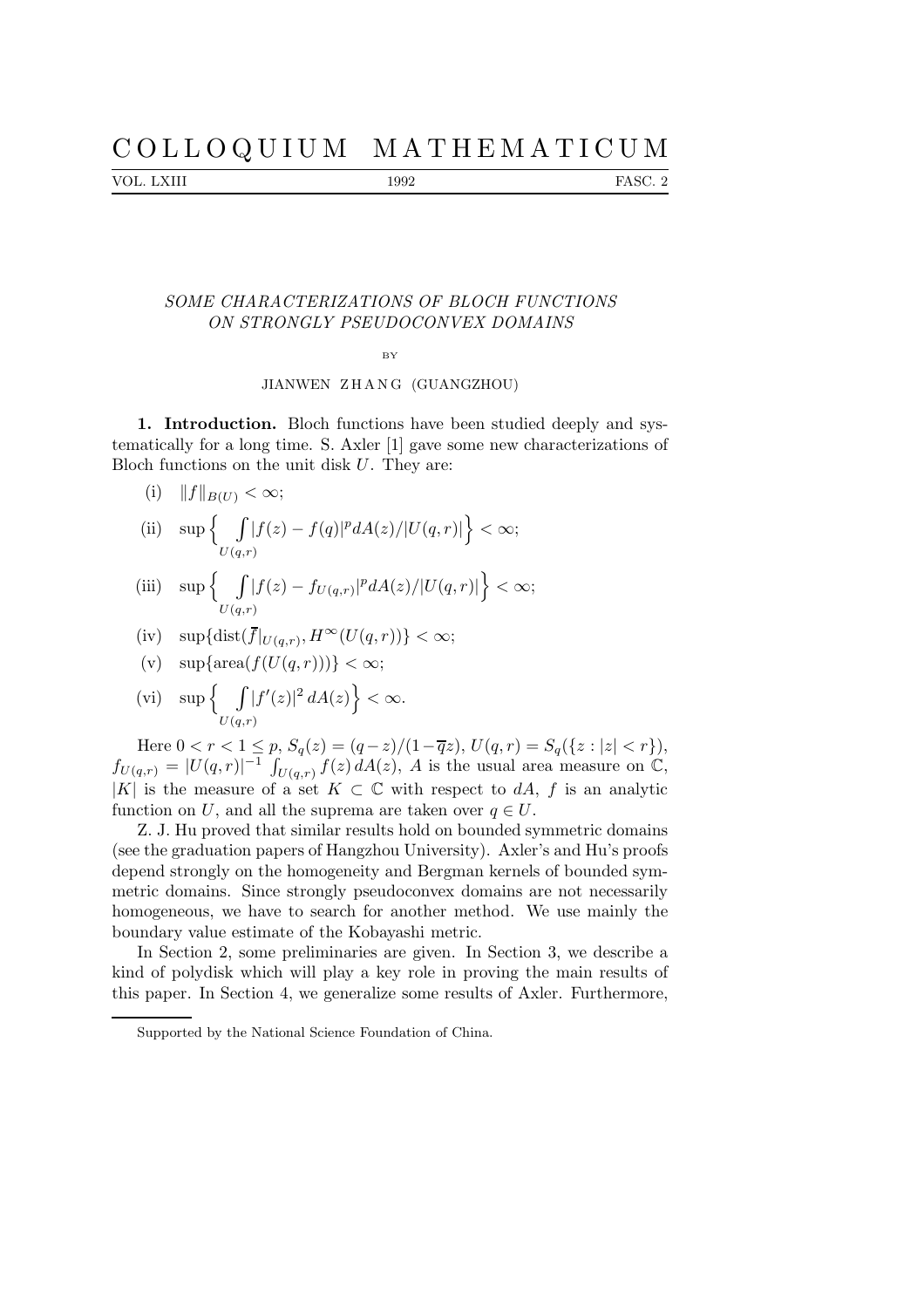the condition (vi) is extended to all  $p > 0$  and a weight  $|g(z)|^{p-n-1}$ . In Section 5, we give another characterization of Bloch functions on some bounded domains in  $\mathbb{C}^n$ .

2. Preliminaries. First, we give some definitions:

DEFINITION 2.1 (cf. [5]). Let f be an analytic function on the unit disk U. Then  $f$  is called a *Bloch function* on  $U$  if

$$
||f||_{B(U)} = \sup\{|f'(z)|(1-|z|^2) : z \in U\} < \infty.
$$

DEFINITION 2.2 (cf.  $[6]$ ). Let D be a bounded homogeneous domain in  $\mathbb{C}^n$ , let  $H_z(x,\overline{x})$  be the Bergman metric on D and f a holomorphic function on D. Write

$$
Q_f(z) = \sup\{|\nabla f(z) \cdot x| / H_z(x, \overline{x})^{1/2} : x \in \mathbb{C}^n \setminus \{0\}\} < \infty,
$$
  
 
$$
||f||_{B(D)} = \sup\{Q_f(z) : z \in D\}.
$$

If  $||f||_{B(D)} < \infty$ , then f is called a *Bloch function* on D. Here  $\nabla f(q) =$  $\left(\frac{\partial f}{\partial z}\right)$  $\frac{\partial f}{\partial z_1}(q),\ldots,\frac{\partial f}{\partial z_n}$  $\frac{\partial f}{\partial z_n}(q)$ ,  $\nabla f(z) \cdot x = \sum_{j=1}^n$ ∂f  $\frac{\partial f}{\partial z_j}(z) \cdot x_j.$ 

Before we introduce Bloch functions on strongly pseudoconvex domains, we define the Kobayashi metric.

DEFINITION 2.3 (cf. [3]). Let D be a strongly pseudoconvex domain in  $\mathbb{C}^n$ . The Kobayashi metric for D at z in the direction x is defined as  $F_{\rm K}^{D}(z,x) = \inf\{c: \text{ there is } f \in D(U) \text{ with } f(z) = 0, \ f'(z) = x/c, \ c > 0\},\$ 

where U is the unit disk and  $D(U)$  is the set of all holomorphic mappings which map  $U$  into  $D$ .

DEFINITION 2.4 (cf. [2]). Let  $D$  be a strongly pseudoconvex domain in  $\mathbb{C}^n$ , and let  $F_K^D(z, x)$  be the Kobayashi metric. A holomorphic function f on D is called a Bloch function if

 $||f||_{B(D)} = \sup\{|f_*(z) \cdot x| / F_K^D(z, x) : z \in D \text{ and } x \in \mathbb{C}^n \setminus \{0\}\} < \infty.$ 

Here  $f_*(z)$  is the mapping from  $T_z(D)$  to  $T_{f(z)}(\mathbb{C})$  induced by f.

In  $||f||_{B(D)}$ ,  $F_K^D(z, x)$ , we shall omit D or K or both when no confusion can arise.

If  $\gamma : [0,1] \to D$  is a  $C^1$  curve, the Kobayashi length of  $\gamma$  is  $l_K(\gamma) =$  $\int_0^1 F_K(\gamma(t), \gamma'(t)) dt$ . If both  $z_1$  and  $z_2$  are in D, then the Kobayashi distance between them is

$$
d_{\mathcal{K}}(z_1, z_2) = \inf \{ l_{\mathcal{K}}(\gamma) : \gamma(0) = z_1, \ \gamma(1) = z_2 \}.
$$

The Kobayashi ball is  $B_K(q,r) = \{z \in D : d_K(q,z) < r\}$ , where  $q \in D$  and  $r > 0$ .

The Kobayashi metric has the following properties (cf. [3]):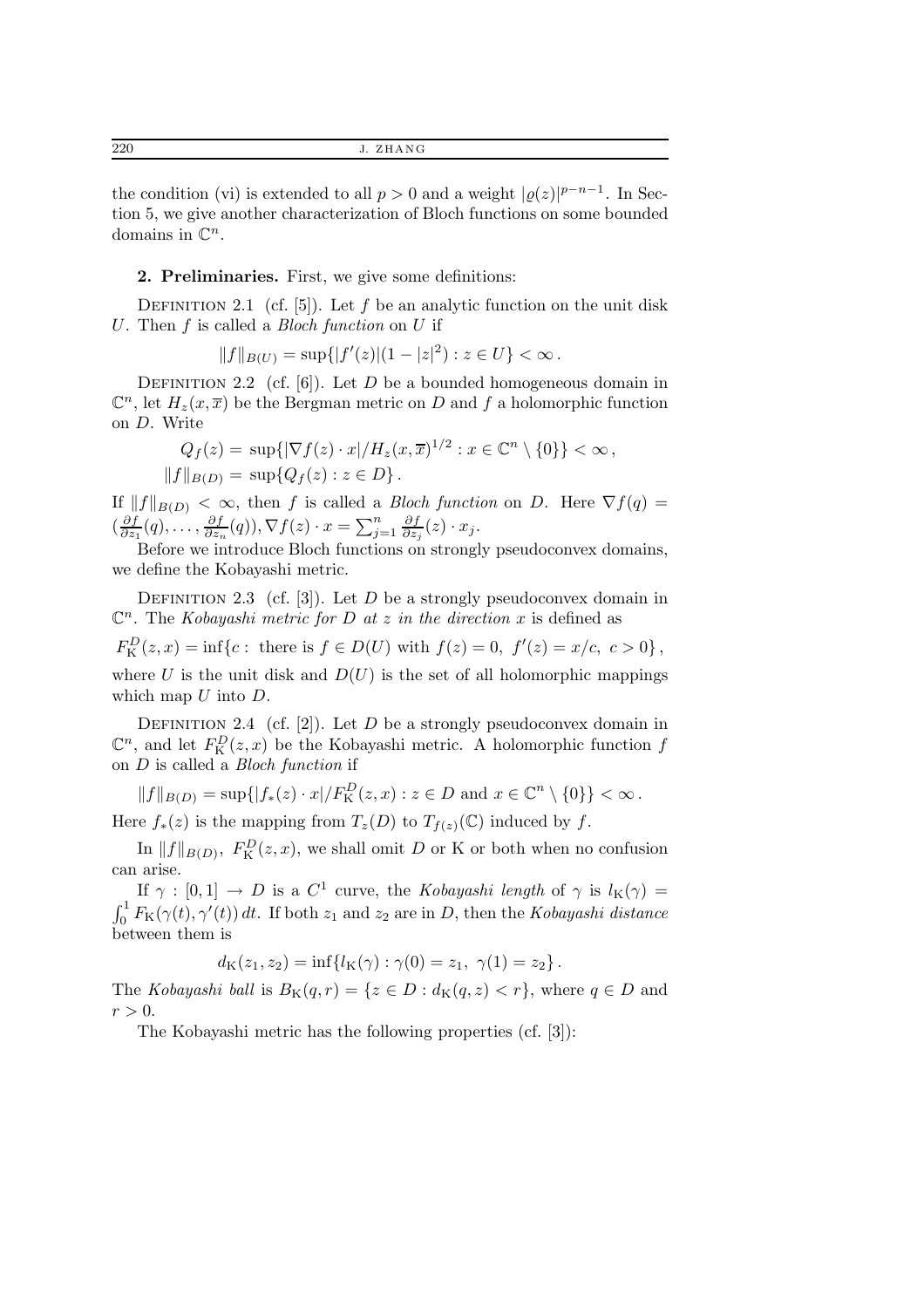(a)  $F_{\mathcal{K}}(z, cx) = |c| F_{\mathcal{K}}(z, x)$  for all  $z \in D$  and  $x \in \mathbb{C}^n$ .

(b) Let  $D \subset \mathbb{C}^n$ ,  $D' \subset \mathbb{C}^m$  be strongly pseudoconvex domains and let  $g: D \to D'$  be a holomorphic mapping. Then

 $F_{\mathcal{K}}^{D'}(g(z), g_*(x)) \le F_{\mathcal{K}}^D(z, x)$  for all  $z \in D$  and  $x \in \mathbb{C}^n$ 

where  $g_*(x)$  is the mapping from  $T_x(D)$  to  $T_{g(x)}(\mathbb{C}^m)$  induced by g.

(c) If  $\rho(z)$  is a defining function for a strongly pseudoconvex domain D in  $\mathbb{C}^n$ , and if z is sufficiently near  $\partial D$ , from [6] we have

$$
F_{\mathcal{K}}^{D}(z,x) \approx |x_{\mathcal{N}}||\varrho(z)|^{-1} + |x_{\mathcal{T}}||\varrho(z)|^{-1/2} \quad \text{ for all } z \in D,
$$

where  $x = x_N + x_T$  is the decomposition of x into the complex normal and complex tangential pieces at z.

If  $dw(z)$  denotes the Euclidean volume element of  $\mathbb{C}^n$ , then the Kobayashi volume element  $dD(z)$  is equivalent to  $|\varrho(z)|^{-n-1} dw(z)$  (see p. 59 in [4]). Thus when  $r > 0$  is fixed, the Kobayashi volume of  $B_K(q, r)$  is comparable to that of some polydisk. In order to describe the polydisk explicitly, assume that the complex normal direction at  $q$  is the  $z_1$  direction, the vector  $v = (1, 0, \ldots, 0)$  is the complex outward normal direction at q, and  $z_2, z_3, \ldots, z_n$  are the complex tangential directions at q. Denote by  $d(q)$  the distance between q and the boundary of D. Then  $B_K(q, r)$  is comparable to the following polydisk:

$$
P_{q,r} = \{ z \in D : |z_1 - q_1'| < c_1 d(q), |z_2 - q_2| < c_2 d(q)^{1/2}, \dots
$$
  
 
$$
\dots, |z_n - q_n| < c_2 d(q)^{1/2} \};
$$

here  $c_1, c_2$  depend on r (but not on  $q$ —in particular, not on  $d(q)$ ) and  $q'_1 =$  $q_1 + c_3v$  with  $c_3$  depending on r and  $d(q)$ .

Finally, we give three equivalent conditions for Bloch functions on strongly pseudoconvex domains (see [2]):

PROPOSITION 2.5 (cf. [2]). Let  $D \subset \mathbb{C}^n$  be a strongly pseudoconvex domain, and let  $\rho(z)$  be a defining function for D. If f is a holomorphic function on D, then the following statements are equivalent:

- (i)  $||f||_{B(D)} < \infty$ .
- (ii) The radii of schlicht disks in the range of f are bounded above.

(iii)  $\sup\{|\nabla_{\nu}f(z)|\cdot|\varrho(z)| : z\in D\}<\infty$ .

Here  $\nabla_{\nu}$  is the normal derivative.

3. Some lemmas. In this section, D always denotes a strongly pseudoconvex domain in  $\mathbb{C}^n$ .

LEMMA 3.1. For any  $q' \in \partial D$ , if  $v(q')$  is the unit complex outward normal vector at  $q'$ , then there exists a unique ball  $B(q')$  such that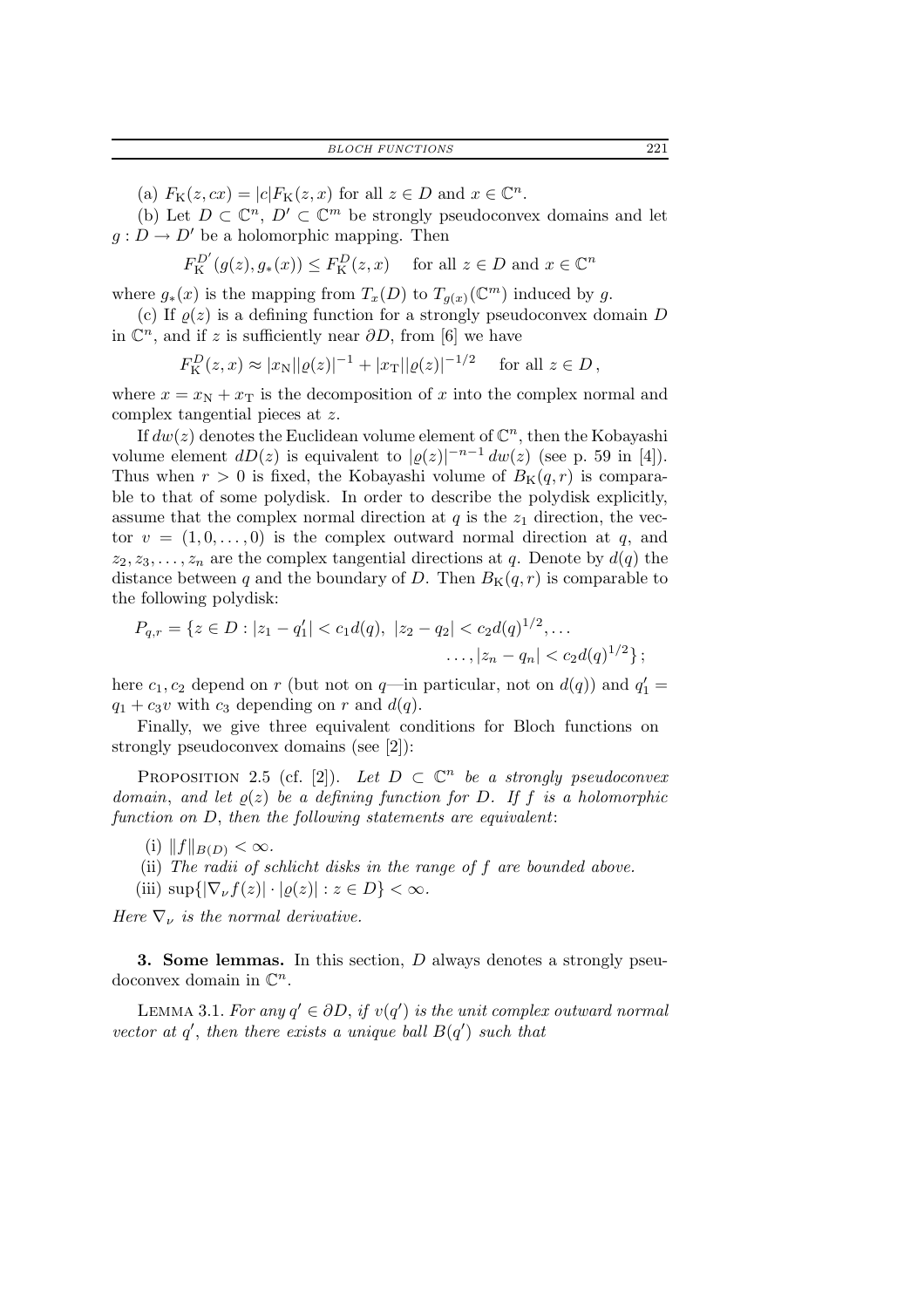222 J. ZHANG

(i)  $B(q')$  is tangent to  $\partial D$  from the inside and  $q'$  is one of the tangency points.

(ii)  $B(q')$  does not intersect the boundary of D.

(iii)  $B(q')$  is the largest ball which satisfies (i) and (ii).

The proof is trivial.

LEMMA 3.2. There exists a positive constant  $c_0$  depending on D and a neighbourhood G of ∂D which depends on  $c_0$  and D such that for any  $q \in G$ , there exists a ball  $B(q')$  (as in Lemma 3.1) such that  $P(q,r) = \{z \in D :$  $|z_1 - q_1| < c_0 d(q), |z_j - q_j| < c_0 d(q)^{1/2}, 2 \le j \le n$   $\subset B(q').$ 

Proof. For  $r(q')$  the radius of  $B(q')$ , let r' be the infimum of  $r(q')$  as q' runs through  $\partial D$ . Since  $\partial D$  is compact and  $r(q')$  is continuous with respect to  $q'$  on  $\partial D$ ,  $r'$  is positive.



Take

$$
c_0 = r'/(n+r'),
$$

$$
G = \{q \in D : d(q) < \min\{r', (n-1)c_0^2/(1-c_0)^2\}\}.
$$

For any  $q \in G$ , there exists a unique ball  $B(q')$  such that q is in  $\{q'$  $tr(q')v(q') : 0 \le t \le 1$   $(v(q')$  is the unit complex outward normal at q'). The distance  $dist(q' - r(q')v(q'), Q)$  between  $q' - r(q')v(q')$  and any point  $Q \in P(q, r)$  is less than or equal to  $[(r(q') - (1 - c_0)d(q))^2 + (n-1)c_0^2d(q)]^{1/2}$ , thus

$$
r(q') - [(r(q') - (1 - c_0)d(q))^2 + (n - 1)c_0^2d(q)]^{1/2}
$$
  
= 
$$
\frac{[2(1 - c_0)r(q') - (n - 1)c_0^2 - (1 - c_0)^2d(q)]d(q)}{r(q') + ((r(q') - (1 - c_0)d(q))^2 + (n - 1)c_0^2d(q))^{1/2}}
$$
  
> 
$$
2(1 - c_0)r(q') - (n - 1)c_0^2 - (1 - c_0)^2d(q)
$$
  
> 
$$
2(1 - c_0)r' - 2(n - 1)c_0 \ge 0.
$$

This means that  $dist(q' - r(q')v(q'), Q) < r(q')$ , and thus  $P(q, r) \subset B(q')$ .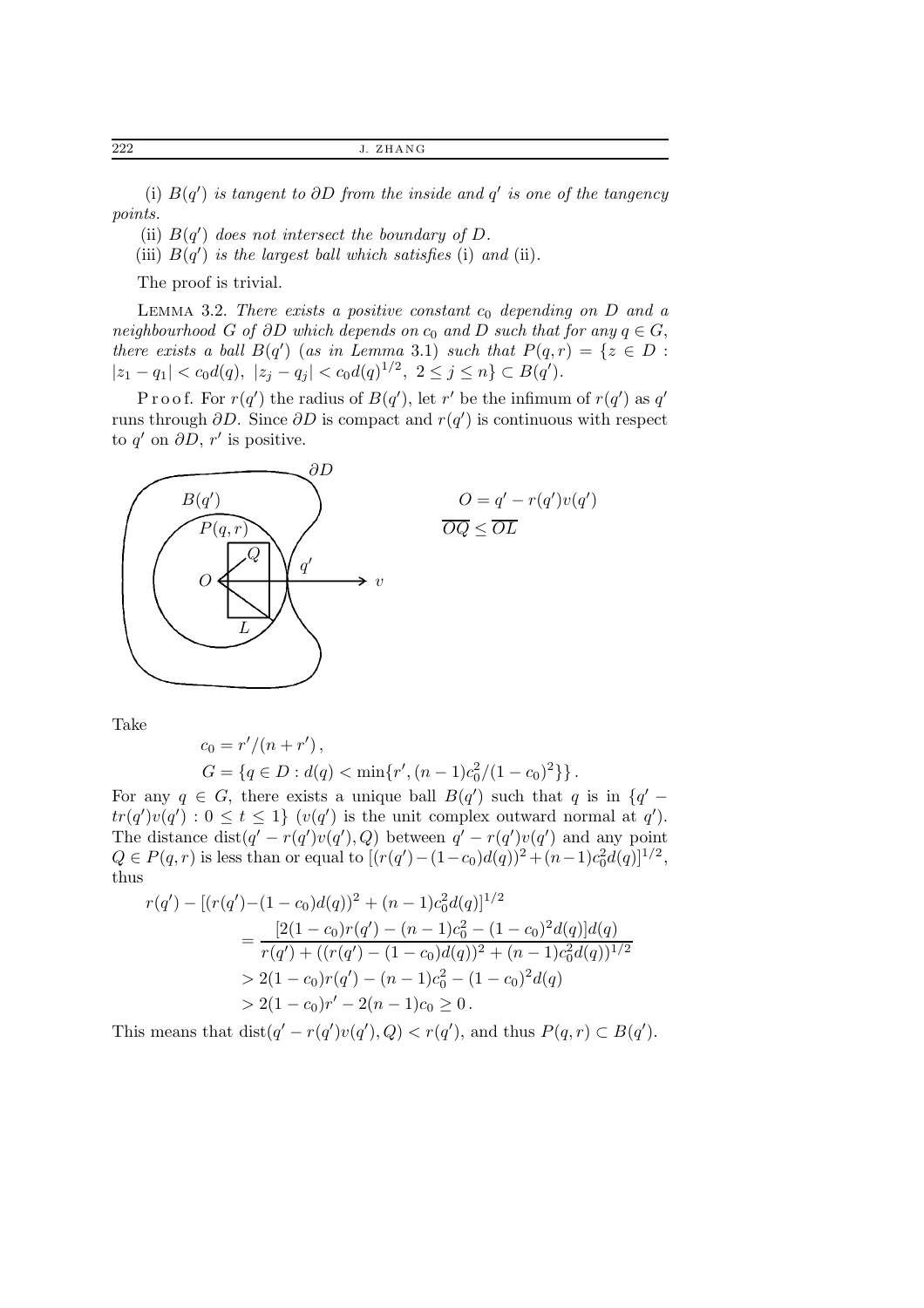BLOCH FUNCTIONS 223

LEMMA 3.3. There exist positive constants c and N, which depend on  $r, q$ and D, such that

$$
Nd(q) \leq d(z) \quad \text{ for all } q \in D \text{ and } z \in P(q,r) \, .
$$

P r o o f. Without loss of generality, we only have to prove this lemma in some neighbourhood of  $\partial D$ . Take  $q \in D$  such that  $P(q, r)$  is the polydisk of Lemma 3.2. We may assume that  $c \le \min\{1/2, c_0\}$ , where  $c_0$  satisfies the conclusion of Lemma 3.2. For  $r(q')$  and  $B(q')$  as in the proof of Lemma 3.2,  $q \in \{q' - tr(q')v(q') : 0 \le t \le 1\}.$  For any  $z \in P(q,r)$ ,

 $d(z) = \text{dist}(z, \partial D) \ge r(q') - [(r(q') - (1 - c_0) d(q))^2 + c_0^2(n-1) d(q)]^{1/2}.$ When  $n = 1$ ,

$$
d(z) \ge (1 - c_0) d(q) > d(q)/2.
$$

When  $n > 1$ ,

$$
d(z) \ge \frac{\left[2(1-c_0)r(q') - (n-1)c_0^2 - (1-c_0)^2 d(q)\right]d(q)}{r(q') + [r(q') - (1-c_0) d(q)]^2 + (n-1)c_0^2 d(q))^{1/2}}
$$

Choose c and  $d(q)$  such that

$$
c^{2} = \min\{c_{0}^{2}, 1/4, r(q')/[4(n-1)]\},\,
$$
  

$$
d(q) < \min\{r(q')/4, (n-1)c_{0}^{2}/(1-c_{0})^{2}\}.
$$

It is not difficult to obtain  $d(z) \geq d(q)/6$ . Thus we may choose

$$
c = \inf{\min\{c_0^2, r(q')/(4n), 1/4\} : q' \in \partial D\},
$$
  
\n
$$
R = \inf{\min\{r(q')/4, (n-1)c_0^2/(1-c_0)^2\} : q' \in \partial D\},
$$
  
\n
$$
G = \{z \in D : d(z) < R\}.
$$

Because of the compactness of  $\partial D$  and the continuity of c and  $r(q')$  with respect to  $q'$ , it is easy to show that the assertion of the lemma holds.

LEMMA 3.4. There exist two positive constants  $c$  and  $M$ , which depend only on  $D$  (and not on r, q and z), such that

$$
d(z) \leq Md(q) \quad \text{ for all } q \in D \text{ and } z \in P(q,r).
$$

Proof. To prove this lemma, we have to improve the ball  $B(q')$  of Lemma 3.1 as follows:

(i)  $B(q')$  is tangent from the inside to  $\partial D$  at q'.

(ii)  $B(q')$  and the ball symmetric to it with respect to  $T(q')$  do not intersect D. Here  $T(q')$  is the complex tangent plane to D at q'.

(iii)  $B(q')$  is the largest ball which satisfies (i) and (ii).

For any  $q' \in \partial D$ , we can always find such a ball  $B(q')$ . From the proof of Lemma 3.2, there exist some positive constant  $c$  and some neighbourhood G of  $\partial D$  such that for any  $q \in G$  and any fixed positive r, there exists a

.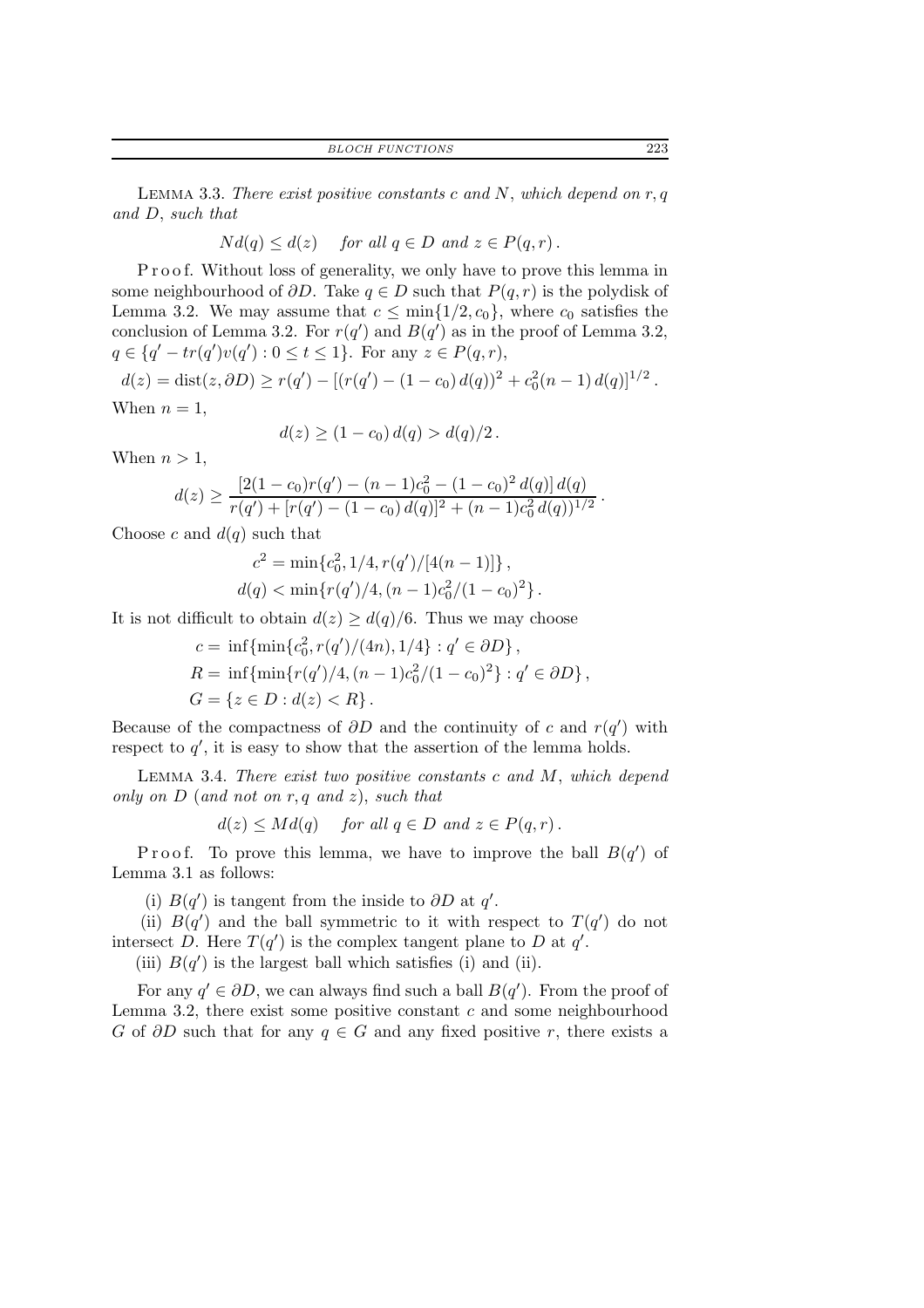corresponding  $B(q')$  which satisfies  $P(q, r) \subset B(q')$  and the above conditions  $(i)$ – $(iii)$ .

The set of the intersection points of  $\{z + tv(q'): z \in P(q,r) \text{ and } t \in \mathbb{C}\}\$ and  $\partial D$  near q' is included in  $\{sQ + (1-s)Q': 0 \le s \le 1, Q \in P(q,r), Q' \}$ is symmetric to Q with respect to  $T(q')$ . We obtain

$$
d(z) \le 2(1+c)d(q) \quad \text{ for all } z \in P(q,r).
$$

The remainder is similar to the proof of Lemma 3.3.

LEMMA 3.5. There exists a positive number  $c$ , which is independent of q but may depend on r (fixed  $r > 0$ ), such that  $P(q, r)$  is included in the Kobayashi ball  $B_K(q,r)$  for q sufficiently near ∂D.

P r o o f. Because  $|\rho(z)|$  is equivalent to  $d(z)$  from Section 2, we obtain

$$
F_{\rm K}(z,x) \approx |x_{\rm N}|/d(z) + |x_{\rm T}|/d(z)^{1/2}
$$
.

Here  $x_N$  and  $x_T$  are the components of  $x \in \mathbb{C}^n \setminus \{0\}$  at z.

Assume the constant  $c'$  to be the constant  $c$  as in Lemma 3.3. There exists a positive constant  $M'$  depending on  $D$  such that

$$
d_{\mathcal{K}}(q, z) \leq \int_{0}^{1} F_{\mathcal{K}}(q + t(z - q), z - q) dt
$$
  
\n
$$
\leq M' \int_{0}^{1} |(z - q)_{\mathcal{N}}| dt/d(q + t(z - q))
$$
  
\n
$$
+ M' \int_{0}^{1} |(z - q)_{\mathcal{K}}| dt/d(q + t(z - q))^{1/2}.
$$

By Lemma 3.3,

$$
d_{\mathcal{K}}(q,z) \leq M' \int_{0}^{1} |(z-q)_{\mathcal{N}}| dt/[Nd(q)] + M' \int_{0}^{1} |(z-q)_{\mathcal{T}}| dt/[Nd(q)]^{1/2}.
$$

From the proof of Lemma 3.4 and the definition of  $P(q, r)$ , we have

$$
|(z-q)_{\mathcal{N}}| \leq c'd(q)
$$
 and  $|(z-q)_{\mathcal{T}}| \leq c'(n-1) d(q)^{1/2}$ .

Thus  $d_K(q, z) < r$  by taking  $c = \min\{c', rN/(nM')\}$ , i.e.  $P(q, r) \subset B_K(q, r)$ .

 $R$  e m a r k. The point q may be any point in D, provided that a suitable decomposition of x is given whenever q is away from  $\partial D$ .

LEMMA 3.6. Let  $P(q,r)$  be as in Lemma 3.5. Then  $|P(q,r)| \approx |B_K(q,r)|$ . The proof is trivial.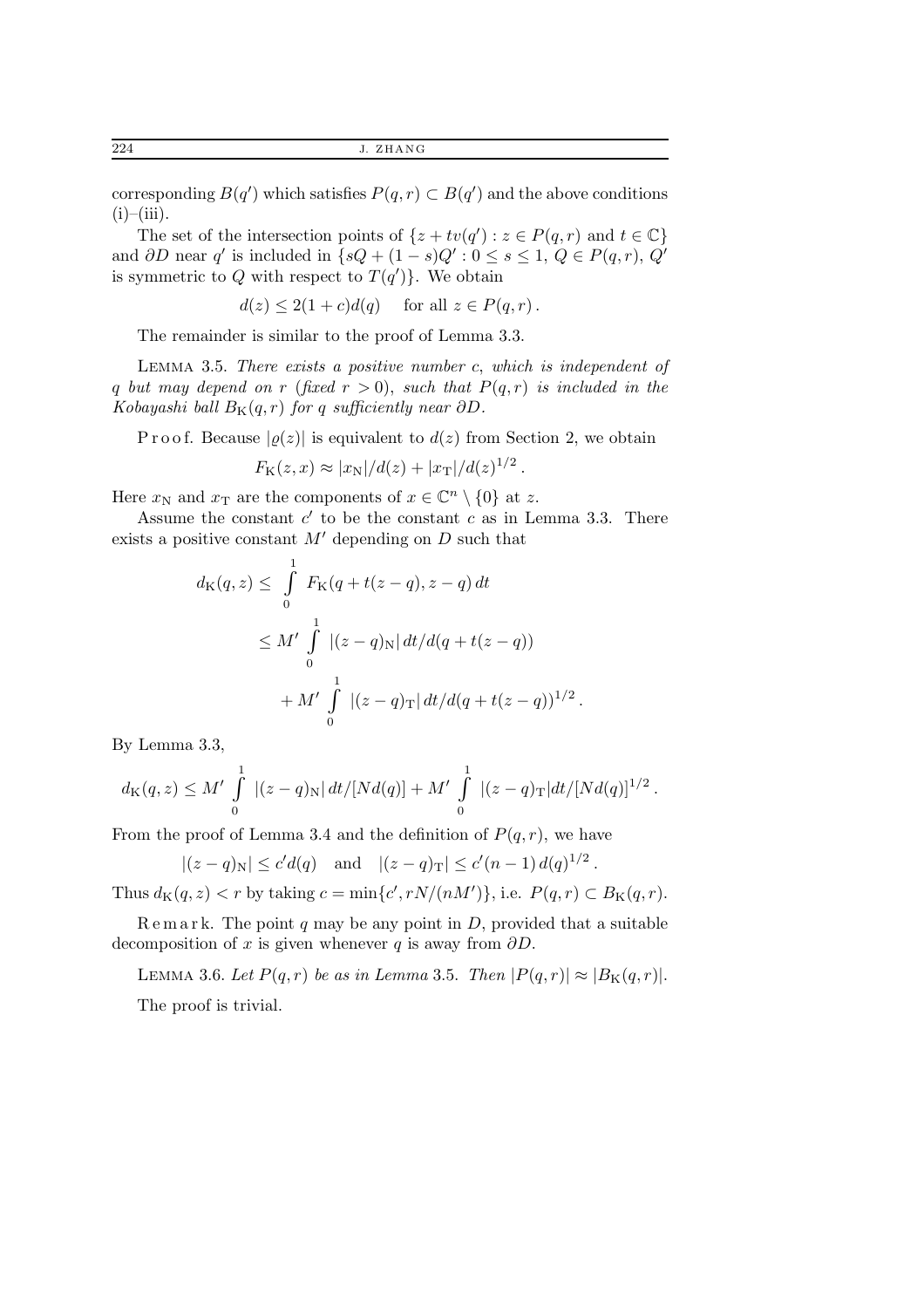## 4. The main theorem and its proof

THEOREM 4.1. Let D be a strongly pseudoconvex domain in  $\mathbb{C}^n$  and let  $\rho(z)$  be a defining function for D. For  $0 < r, p < \infty$ , the following conditions are equivalent:

(i)  $||f||_{B(D)} < \infty;$ (ii)  $\sup\left\{ \begin{bmatrix} \quad & \end{bmatrix} \right\}$  $B_{\rm K}(q,r)$  $|f(z) - f(q)|^p dw(z)/|B_K(q,r)| \Big]^{1/p} \Big\} < \infty;$ (iii) sup  $\left\{ \begin{bmatrix} 1 & 1 \\ 1 & 1 \end{bmatrix} \right\}$  $B_{\rm K}(q,r)$  $|f(z) - f_{B_{\text{K}}(q,r)}|^p dw(z)/|B_{\text{K}}(q,r)|\Big|^{1/p}\Big\}<\infty;$ (iv)  $\sup\{\text{dist}[f|_{B_K(q,r)}, H^{\infty}(B_K(q,r))]\}<\infty;$ (v)  $\sup{\arctan[f(B_K(q, r))]} < \infty;$ (vi) sup  $\begin{cases} & \end{cases}$  $B_{\rm K}(q,r)$  $|\nabla f(z)|^p |\varrho(z)|^{p-n-1} dw(z)\Big\} < \infty.$ 

Here  $B_K(q,r)$  is a Kobayashi metric ball,

$$
f_{B_{\mathcal{K}}(q,r)} = \int\limits_{B_{\mathcal{K}}(q,r)} f(z) \, dw(z) / |B_{\mathcal{K}}(q,r)|
$$

and the suprema are taken over  $q \in D$ .

Proof. Since a strongly pseudoconvex domain has  $C<sup>2</sup>$  boundary, there exists a neighbourhood G in D such that for any  $q \in G$  there exists a unique  $q' \in \partial D$  which satisfies  $d(q) = |q - q'|$ .

From the conditions of Theorem 4.1 we can see that it is sufficient to prove this theorem for some  $G$ . Thus we shall not make any distinction between  $q \in D$  and  $q \in G$  in the following proof. It is worth pointing out that the constants  $c$  may be different at every occurrence. Unless otherwise stated, they will not depend on q in  $B_K(q, r)$  but may depend on r.

For any  $q \in G$ , let  $v_1$  be the unit complex outward normal vector at q and let  $v_2, v_3, \ldots, v_n$  be orthonormal complex tangential vectors at q. Write  $z = q + \sum_{j=1}^{n} z_j v_j$  for all  $z \in D$ . We choose a positive constant  $c = c(r)$ such that

$$
P(q,r) = \{ z \in D : |z_1| < cd(q), \ |z_j| < cd(q)^{1/2}, \ 2 \le j \le n \}
$$

satisfies the conditions of Lemmas 3.3 and 3.6. This can be done by the proof of the above lemmas.

Now we prove (iii) $\Rightarrow$ (i). Without loss of generality, assume  $P(q, r) \subset G$ .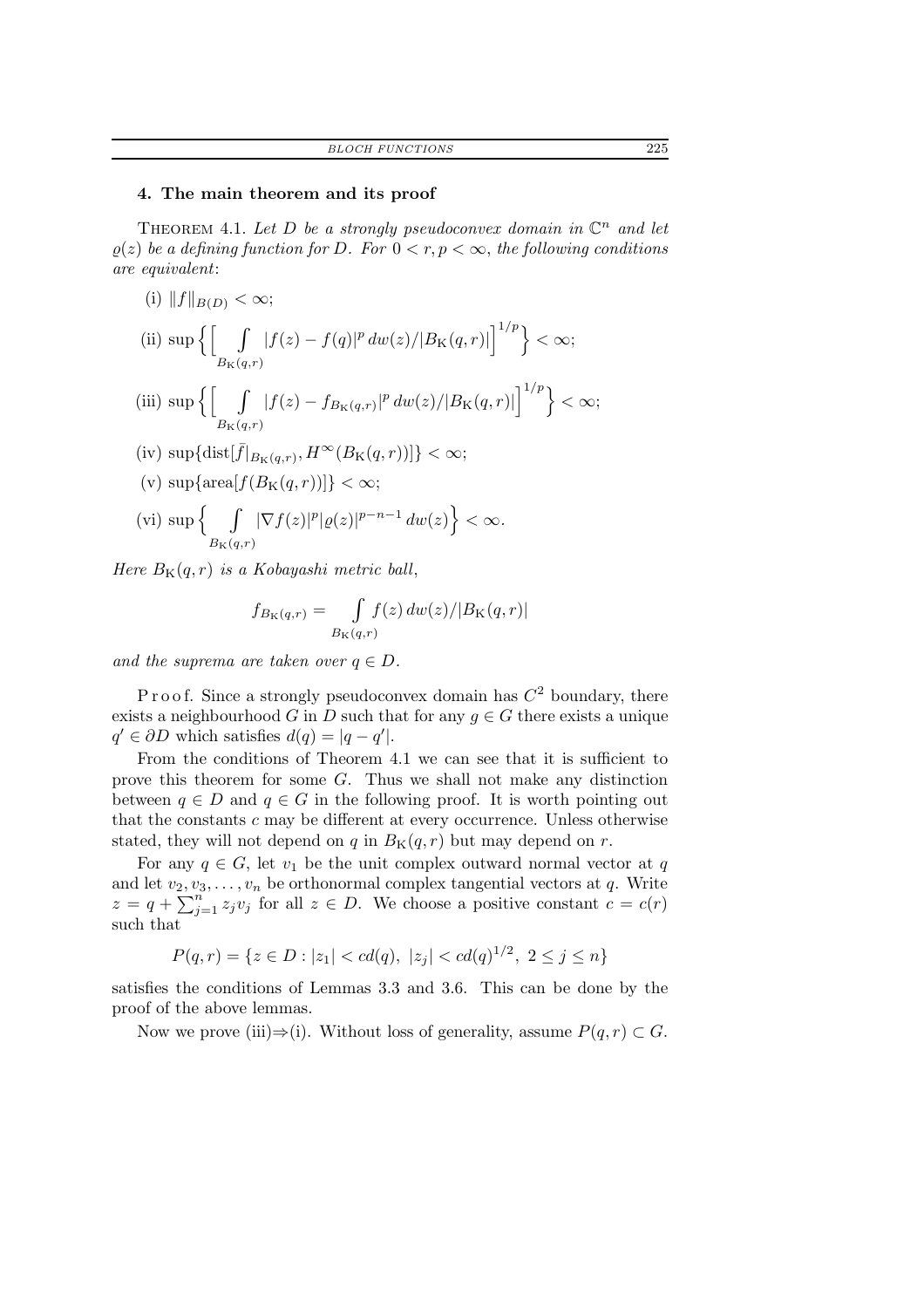By Cauchy's integral formula, for any  $z\in P(q,r)$  we have

$$
f(z) = (2\pi)^{-n} \int_{T^n} f(cd(q)x_1, cd(q)^{1/2}x_2, \dots, cd(q)^{1/2}x_n)
$$
  
 
$$
\times (1 - z_1\overline{x}_1/[cd(q)])^{-1} \prod_{j=2}^n (1 - z_j\overline{x}_j/[cd(q)^{1/2}])^{-1} d\theta(x_1) d\theta(x_2) \dots d\theta(x_n).
$$

Calculating directly and taking  $z = q$ , we get

$$
\frac{\partial f}{\partial z_1}(q) = ((2\pi)^{-n}/[cd(q)]) \int_{T^n} \overline{x}_1 f(cd(q)x_1, cd(q)^{1/2}x_2, ..., cd(q)^{1/2}x_n)
$$
\n
$$
\times d\theta(x_1) d\theta(x_2) ... d\theta(x_n)
$$
\n
$$
= cd(q)^{-1} \int_{0}^{2\pi} \left[ d(q)^{-2} \int_{0}^{cd(q)} r dr \right] \int_{0}^{2\pi} \left[ d(q)^{-1} \int_{0}^{cd(q)^{1/2}} r dr \right] ...
$$
\n
$$
\times \int_{0}^{2\pi} \left[ d(q)^{-1} \int_{0}^{cd(q)^{1/2}} r dr \right]
$$
\n
$$
\times f(cd(q)x_1, cd(q)^{1/2}x_2, ..., cd(q)^{1/2}x_n) d\theta(x_1) d\theta(x_2) ... d\theta(x_n)
$$
\n
$$
= cd(q)^{-n-2} \int_{|y_1| \le cd(q)|y_2| \le cd(q)^{1/2}} \int_{|y_n| \le cd(q)^{1/2}} f(y_1, y_2, ..., y_n)
$$
\n
$$
\times dA(y_1) dA(y_2) ... dA(y_n).
$$

So Fubini's Theorem gives

$$
\left|\frac{\partial f}{\partial z_1}(q)\right| \le c d(q)^{-n-2} \int\limits_{P(q,r)} |f(z)| \, dw(z) .
$$

Similarly we have

$$
\left|\frac{\partial f}{\partial z_j}(q)\right| \le c d(q)^{-n-1} d(q)^{-1/2} \int_{P(q,r)} |f(z)| \, dw(z), \quad 2 \le j \le n.
$$

Thus

$$
|\nabla f(q)| \leq c d(q)^{-n-2} \int\limits_{P(q,r)} |f(z)| \, dw(z) .
$$

By Lemmas 3.5 and 3.6,

$$
|\nabla f(q)|d(q) \leq c \int\limits_{B_{\mathrm{K}}(q,r)} |f(z)| \, dw(z)/|B_{\mathrm{K}}(q,r)|.
$$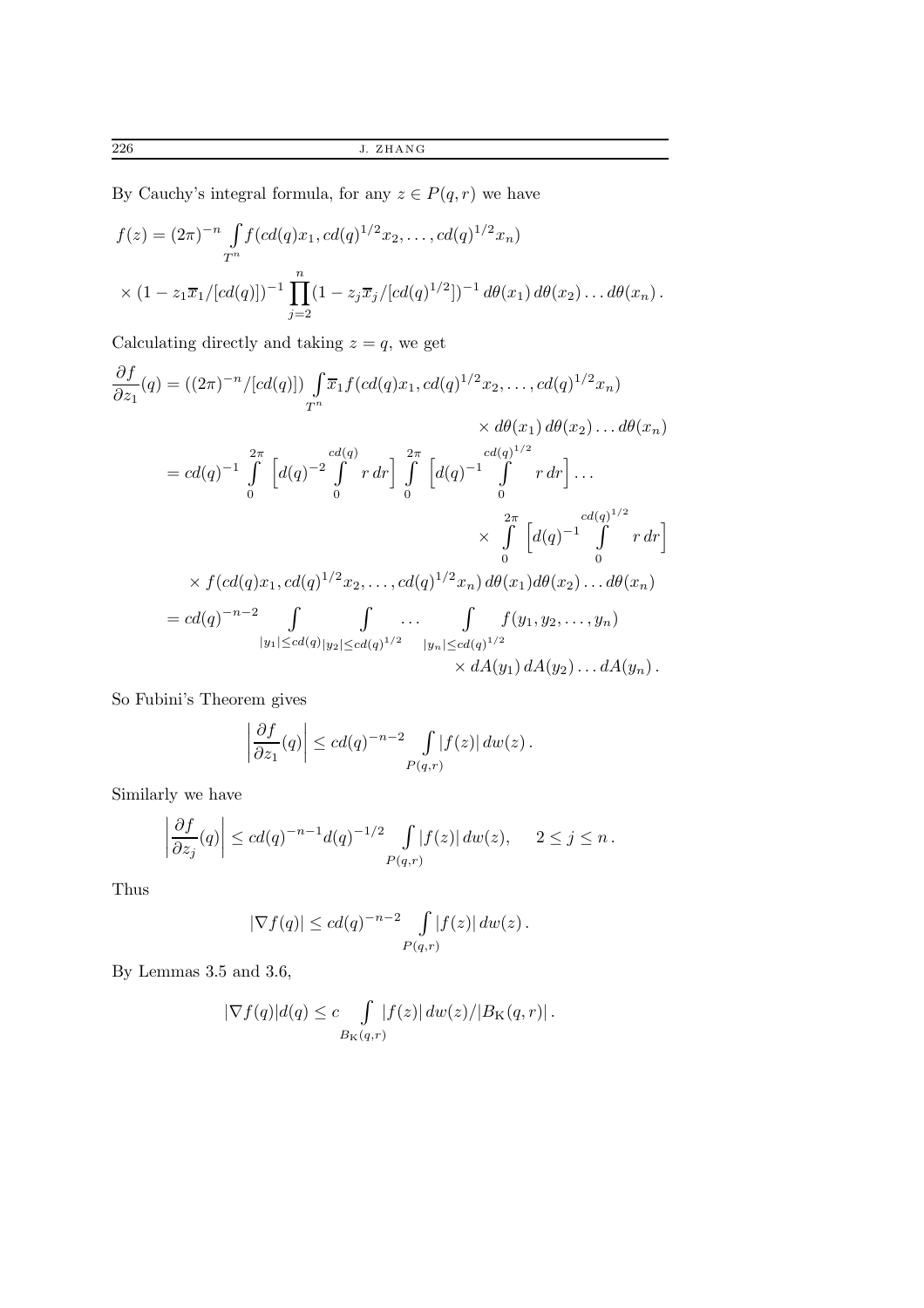Since  $|f(z)|$  is a plurisubharmornic function,

$$
|f(q)| \leq \left[\int_{P(q,r)} |f(z)|^p dw(z)/|P(q,r)|\right]^{1/p}
$$
  

$$
\leq \left[\int_{B_{\mathcal{K}}(q,r)} |f(z)|^p dw(z)/|B_{\mathcal{K}}(q,r)|\right]^{1/p},
$$

that is,

$$
|\nabla f(q)|d(q) \leq c \sup \left\{ \left[ \int\limits_{B_{\mathrm{K}}(q,r)} |f(z)|^p dw(z)/|B_{\mathrm{K}}(q,r)| \right]^{1/p} \right\}.
$$

We replace  $f(z)$  with  $f(z) - f_{B_K(q,r)}$  to get

$$
|\nabla f(q)|d(q) \leq c \sup \left\{ \left[ \int\limits_{B_{\mathrm{K}}(q,r)} |f(z) - f_{B_{\mathrm{K}}(q,r)}|^p dw(z)/|B_{\mathrm{K}}(q,r)| \right]^{1/p} \right\}.
$$

Since  $|\rho(z)| \approx d(z)$ , we have

$$
\begin{aligned} |\nabla f(q) \cdot v_1||\varrho(q)| &\leq c|\nabla f(q)| d(q) \\ &\leq c \sup \left\{ \left[ \int\limits_{B_{\mathrm{K}}(q,r)} |f(z) - f_{B_{\mathrm{K}}(q,r)}|^p dw(z)/|B_{\mathrm{K}}(q,r)| \right]^{1/p} \right\}. \end{aligned}
$$

According to the assumption and Proposition 2.5, the quantity in (i) is bounded by a multiple of the quantity in (iii).

Let  $\gamma : [0,1] \to D$  be a  $C^1$  curve and  $\gamma(0) = z$ ,  $\gamma(1) = q$ . Then

$$
\int_{B_{\mathcal{K}}(q,r)} |f(z) - f(q)|^p dw(z)/|B_{\mathcal{K}}(q,r)|
$$
\n
$$
\leq \int_{B_{\mathcal{K}}(q,r)} \left[ \int_{B_{\mathcal{K}}(q,r)}^1 |\nabla f(\gamma(t)) \cdot \gamma'(t)| dt \right] dw(z)/|B_{\mathcal{K}}(q,r)|
$$
\n
$$
\leq ||f||_{B(D)}^p \int_{B_{\mathcal{K}}(q,r)} \left[ \int_{B_{\mathcal{K}}(q,r)}^1 F_{\mathcal{K}}(\gamma(t), \gamma'(t)) dt \right] dw(\gamma(0))/|B_{\mathcal{K}}(q,r)|.
$$

The infimum of the right-hand side over all  $C^1$  curves  $\gamma$  as above is  $\leq$  $||f||_B^p r^p$ . This shows that the quantity in (ii) is bounded by a multiple of that in (i).

It is trivial that  $(ii) \Rightarrow (iii)$ .

The proof that  $(v) \Rightarrow (iv)$  is similar to that in [1].

Suppose g is any function in  $H^{\infty}(B_{K}(q, r))$  and  $f(z)$  is a holomorphic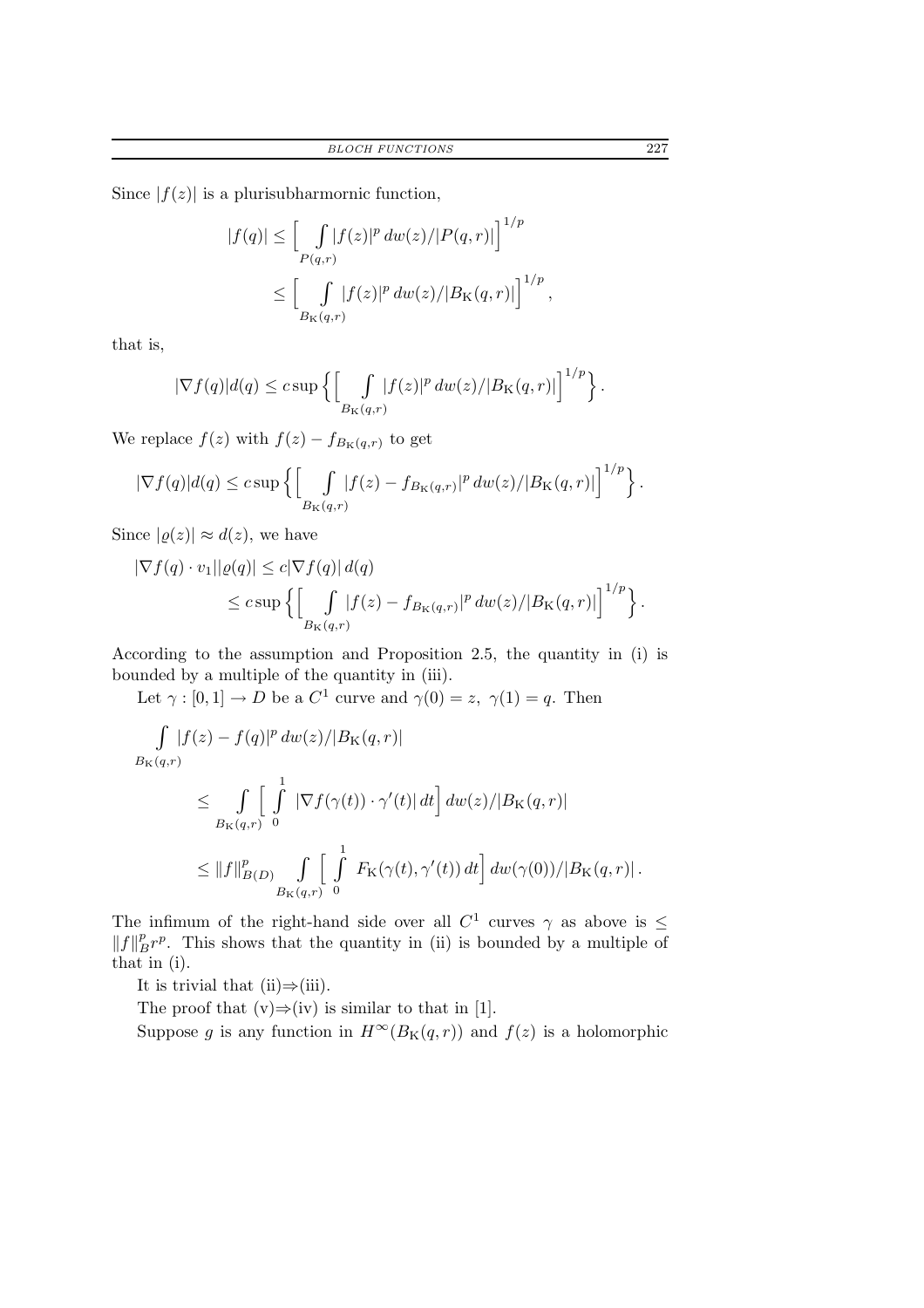function on D. For any  $z \in P(q,r)$ , we can write  $z = q + \sum_{j=1}^{n} z_j v_j$ . Then

$$
\int_{\partial P(q,r)} g(z) z_j dz_1 dz_2 \dots dz_n/(z_1 z_2 \dots z_n) = 0, \quad 1 \le j \le n,
$$

where  $\partial P(q,r)$  is the feature boundary of  $P(q,r)$ .

By simple calculation we obtain

$$
\int_{\partial P(q,r)} f(z)\overline{z}_1 dz_1 dz_2 \dots dz_n/(z_1 z_2 \dots z_n)
$$
  
= 
$$
c \int_{|z_1| = cd(q)} f(z_1 v_1 + q) \overline{z}_1 dz_1/z_1 = cd(q)^2 \frac{\partial f}{\partial z_1}(q).
$$

Similarly,

$$
\int_{\partial P(q,r)} f(z)\overline{z}_j dz_1 dz_2 \dots dz_n/(z_1 z_2 \dots z_n)
$$
  
= c 
$$
\int_{|z_j| = cd(q)^{1/2}} f(z_j v_j + q) \overline{z}_j dz_j/z_j = cd(q) \frac{\partial f}{\partial z_j}(q), \quad 2 \le j \le n.
$$

Thus

$$
|\nabla f(q)| \leq \sum_{j=1}^{n} \frac{\partial f}{\partial z_j}(q)
$$
  
\n
$$
\leq cd(q)^{-2} \Big| \int_{\partial P(q,r)} z_1(\bar{f} - g) dz_1 dz_2 ... dz_n/(z_1 z_2 ... z_n) \Big|
$$
  
\n
$$
+ cd(q)^{-1} \Big| \int_{\partial P(q,r)} \sum_{j=2}^{n} z_j(\bar{f} - g) dz_1 dz_2 ... dz_n/(z_1 z_2 ... z_n) \Big|
$$
  
\n
$$
\leq c \{d(q)^{-1} + d(q)^{-1/2}\} \|\bar{f} - g\|_{H^{\infty}(B_{K}(q,r))}
$$
  
\n
$$
\leq cd(q)^{-1} \|\bar{f} - g\|_{H^{\infty}(B_{K}(q,r))}.
$$

Hence

$$
|\nabla f(q) \cdot v_1||\varrho(q)| \leq c|\nabla f(q)| d(q) \leq c||\bar{f} - g||_{H^{\infty}(B_{\mathcal{K}}(q,r))}.
$$

By Proposition 2.5 the quantity in (i) is bounded by a multiple of that in (iv).

For any z in  $B_K(q,r)$ , and  $\gamma : [0,1] \to D$  a curve  $C^1$  with  $\gamma(0) = z$ ,  $\gamma(1) = q$ , we have

$$
|f(z) - f(g)| \leq \int_{0}^{1} |\nabla f(\gamma(t), \gamma'(t)) \cdot \gamma'(t)| dt \leq ||f||_{B} \int_{0}^{1} F(\gamma(t), \gamma'(t)) dt.
$$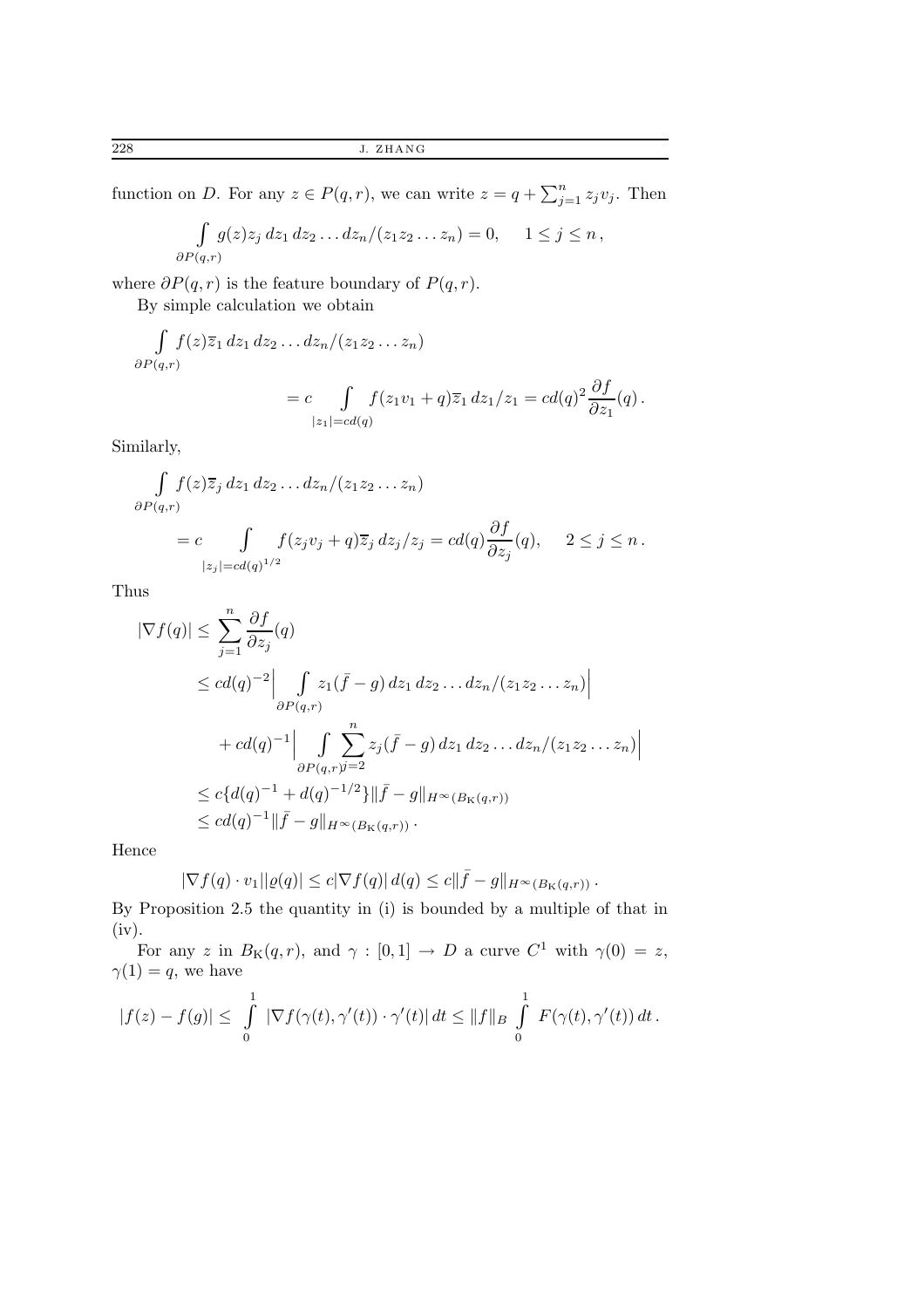Taking the infimum of the right-hand side over all  $\gamma$ , we obtain  $|f(z) |f(q)| \leq r ||f||_B$ , that is,

$$
\sup\{\text{area}[f(B_K(q,r))]\}\leq \pi r^2 \|f\|_B^2.
$$

Hence the quantity in (v) is bounded by a multiple of that in (i).

Assume (i). By Proposition 2.5,

$$
\sup\{|\nabla f(z)\cdot v_1||\varrho(z)|\}<\infty.
$$

From Theorem 2.1 of [2], we have

$$
\sup\{|\nabla f(z)\cdot v_j||\varrho(z)|^{1/2}\} < \infty\,,\quad 2\leq j\leq n\,.
$$

Since  $|\varrho(z)|$  is continuous and there exists a unit vector  $x \in \mathbb{C}^n$  such that  $|\nabla f(z)| = |\nabla f(z) \cdot x|$ , we get

$$
\sup\{|\nabla f(z)||\varrho(z)|\} = \sup\{|\nabla f(z) \cdot x||\varrho(z)|\}
$$
  
\n
$$
\leq \sup\{|\nabla f(z) \cdot v_1||\varrho(z)|\}
$$
  
\n
$$
+ \sup\{|\varrho(z)|^{1/2}\} \sum_{j=2}^n \sup\{|\nabla f(z) \cdot v_j||\varrho(z)|^{1/2}\}.
$$

Now  $\int_{B_K(q,r)} |\varrho(z)|^{-n-1} dw(z) = c(r) < \infty$  yields

$$
\int\limits_{B_{\mathrm{K}}(q,r)} |\nabla f(z)|^p |\varrho(z)|^{p-n-1} dw(z)
$$

$$
\leq \sup\{||\nabla f(z)||\varrho(z)||^p\}\int\limits_{B_{\mathbf{K}}(q,r)}|\varrho(z)|^{-n-1} dw(z) < \infty,
$$

that is,

$$
\sup\Big\{\int\limits_{B_{\mathrm K}(q,r)}\!\!|\nabla f(z)|^p|\varrho(z)|^{p-n-1}\,dw(z)\Big\}<\infty\,.
$$

Hence the quantity in (vi) is bounded by that in (i).

Since  $|\nabla f(q)|$  is a plurisubharmonic function,

$$
|\nabla f(q)|^{p/2} \le \int_{P(q,r)} |\nabla f(z)|^{p/2} \, dw(z) / |P(q,r)|.
$$

Applying Hölder's inequality to the right-hand side, we obtain

$$
|\nabla f(q)|^{p/2} \leq \left\{ \int_{P(q,r)} |\nabla f(z)|^p |\varrho(z)|^{p-n-1} dw(z)/|P(q,r)| \right\}^{1/2}
$$

$$
\times \left\{ \int_{P(q,r)} |\varrho(z)|^{n+1-p} dw(z)/|P(q,r)| \right\}^{1/2}.
$$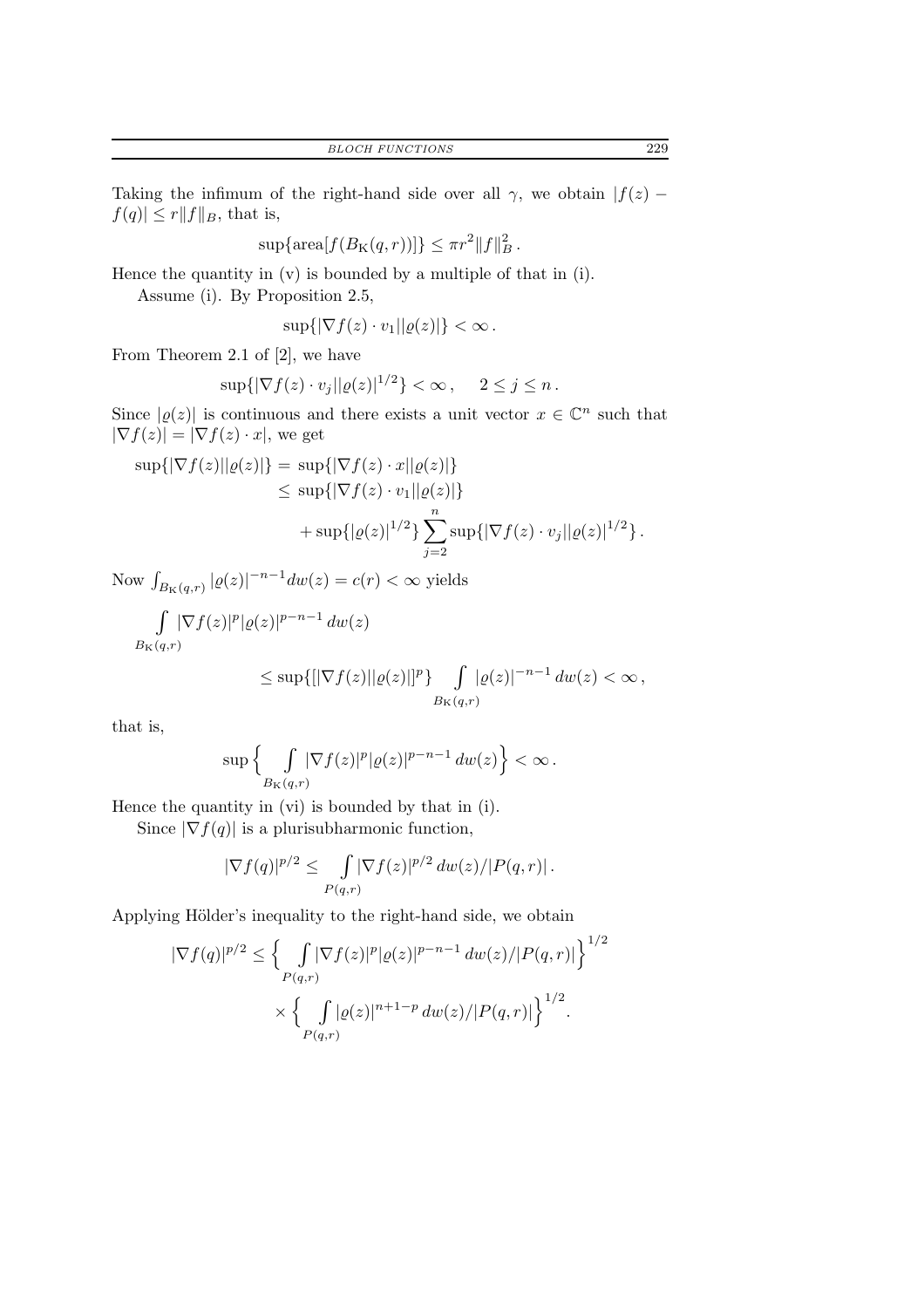By Lemmas 3.3 and 3.4,

$$
|\nabla f(q)| \leq \left\{ c d(q)^{n+1-p} \int_{P(q,r)} |\nabla f(z)|^p |\varrho(z)|^{p-n-1} dw(z)/|P(q,r)| \right\}^{1/p}
$$
  

$$
\leq c d(q)^{-1+(n+1)/p} |P(q,r)|^{-1/p} \left\{ \int_{B_{\mathcal{K}}(q,r)} |\nabla f(z)|^p |\varrho(z)|^{p-n-1} dw(z) \right\}.
$$

This completes the proof of Theorem 4.1.

If we use the weighted volume element

$$
dQ_s(z) = |\varrho(z)|^{s-n-1} dw(z) ,
$$

with integer  $s > n$ , then the following result is obvious.

THEOREM 4.2. Let D be a strongly pseudoconvex domain in  $\mathbb{C}^n$  with defining function  $\rho(z)$  and  $0 < r, p < \infty$ . Then the following conditions are equivalent:

(a)  $||f||_B < \infty;$ 

(b) 
$$
\sup \left\{ \left[ \int\limits_{B_{\mathrm{K}}(q,r)} |f(z) - f(q)|^p \, dQ_s(z) / Q_s(B_{\mathrm{K}}(q,r)) \right]^{1/p} \right\} < \infty;
$$

$$
\text{(c)} \quad \sup\left\{ \left[ \int\limits_{B_{\mathrm{K}}(q,r)} |f(z) - f_{B_{\mathrm{K}}(q,r)}|^p \, dQ_s(z) / Q_s(B_{\mathrm{K}}(q,r)) \right]^{1/p} \right\} < \infty \, ;
$$

- (d)  $\sup{\{\text{dist}[\bar{f}|_{B_K(q,r)},H^{\infty}(B_K(q,r))]\}} < \infty;$
- (e)  $\sup{\arctan[f(B_K(q, r))] \leq \infty}$ ;

(f) 
$$
\sup \left\{ \int\limits_{B_{\mathrm{K}}(q,r)} |\nabla f(z)|^p |\varrho(z)|^p dQ_s(z)/Q_s(B_{\mathrm{K}}(q,r)) \right\} < \infty.
$$

Here  $f_{B_{\mathbf{K}}(q,r)} = \int_{B_{\mathbf{K}}(q,r)} f(z) dQ_s(z) / Q_s(B_{\mathbf{K}}(q,r)),$  and the suprema are taken over  $q \in D$ .

5. A characterization of the value distribution of Bloch functions. R. M. Timoney [5] gave a characterization of the value distribution of Bloch functions on the unit disk in C. Here we give a useful characterization on some bounded domains in  $\mathbb{C}^n$  and a corollary. The proof of the characterization is omitted. By the properties of the Kobayashi metric in Section 2 and the result in [5], the proof is not difficult.

THEOREM 5.1. Let D be a bounded homogeneous domain in  $\mathbb{C}^n$  and let f be a holomorphic function on D. Suppose there exist two holomorphic mappings  $h : D \to U$  and  $g : U \to D$ , where U is the unit disk in  $\mathbb{C}$ ,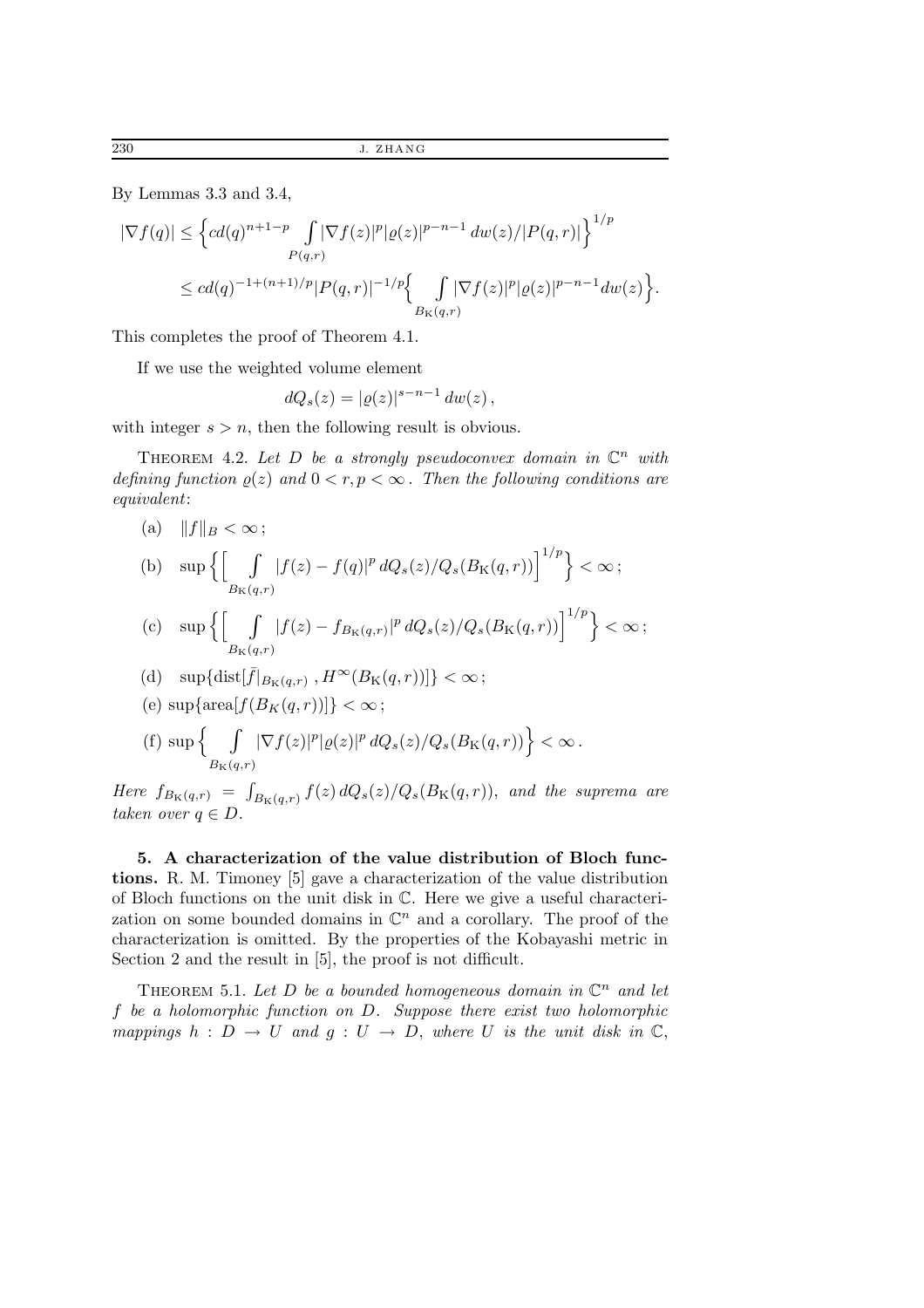satisfying  $h \circ g = id$ . Let  $E \subset \mathbb{C}$ . Then the radii of all disks in  $\mathbb{C} \setminus E$  are bounded above if and only if

$$
\sup\{|\nabla f(z) \cdot x| / H_z(x,\overline{x})^{1/2} : x \in \mathbb{C}^n \setminus \{0\}, \ z \in f^{-1}(E)\} < \infty
$$

implies that f is a Bloch function on D .

THEOREM 5.2. Let D be a strongly pseudoconvex domain in  $\mathbb{C}^n$ . Let  $E \subset \mathbb{C}$ , and let f be a holomorphic function on D. If there exist two holomorphic mappings h and g as in Theorem 1, then the radii of all disks in  $\mathbb{C} \setminus E$  are bounded above if and only if

 $\sup\{|f_*(z) \cdot x| / F_K(z, x) : x \in \mathbb{C}^n \setminus \{0\}, \ z \in f^{-1}(E)\} < \infty$ 

implies that f is a Bloch function on D .

COROLLARY 5.3. Let D be a bounded symmetric domain in  $\mathbb{C}^n$ , let  $E \subset$  $\mathbb C$ , and let f be a holomorphic function on D. Then the radii of all disks in  $\mathbb{C} \setminus E$  are bounded above if and only if

$$
\sup\{|\nabla f(z) \cdot x| / H_z(x,\overline{x})^{1/2} : x \in \mathbb{C}^n \setminus \{0\}, \ z \in f^{-1}(E)\} < \infty
$$

implies that f is a Bloch function on D .

P r o o f. Without loss of generality, we may assume that  $D$  is a circular domain. Let  $P: \mathbb{C}^n \to \mathbb{C}$ ,  $P(z_1, \ldots, z_n) = z_1$ . Then  $P(D)$  is a disk. Let r denote its radius and take  $h = P/r$  and  $U = h(D)$ . Thus U is a unit disk. For any  $z_1$  on the boundary of U, take  $x_1 = P(x)$ ,  $g(z) = zx\overline{x}_1/|x_1|$  (for any  $z \in U$  and a fixed x in the intersection of  $h^{-1}(z)$  and the boundary of D). So  $|x_1| = r$ , and both h and g are holomorphic mappings such that  $h \circ g = id$ . By Theorem 5.1, the proof is complete.

This paper was finished while I was at Hangzhou University. I thank Professor Yao Biyun and Mr. Hu Zhangjian for their help during that time.

#### REFERENCES

- [1] S. Axler, The Bergman space, the Bloch space, and commutators of multiplication operators, Duke Math. J. 53 (1986), 315–332.
- [2] S. G. Krantz and D. Ma, Bloch functions on strongly pseudoconvex domains, Indiana Univ. Math. J. 37 (1988), 145–163.
- [3] H. L. Royden, Remarks on the Kobayashi metric, in: Several Complex Variables, II (Proc. Internat. Conf., Univ. of Maryland, College Park, Md., 1970), Lecture Notes in Math. 185, Springer, Berlin 1971, 125–137.
- [4] E. M. Stein, Boundary Behavior of Holomorphic Functions of Several Complex Variables, Princeton University Press, 1972.